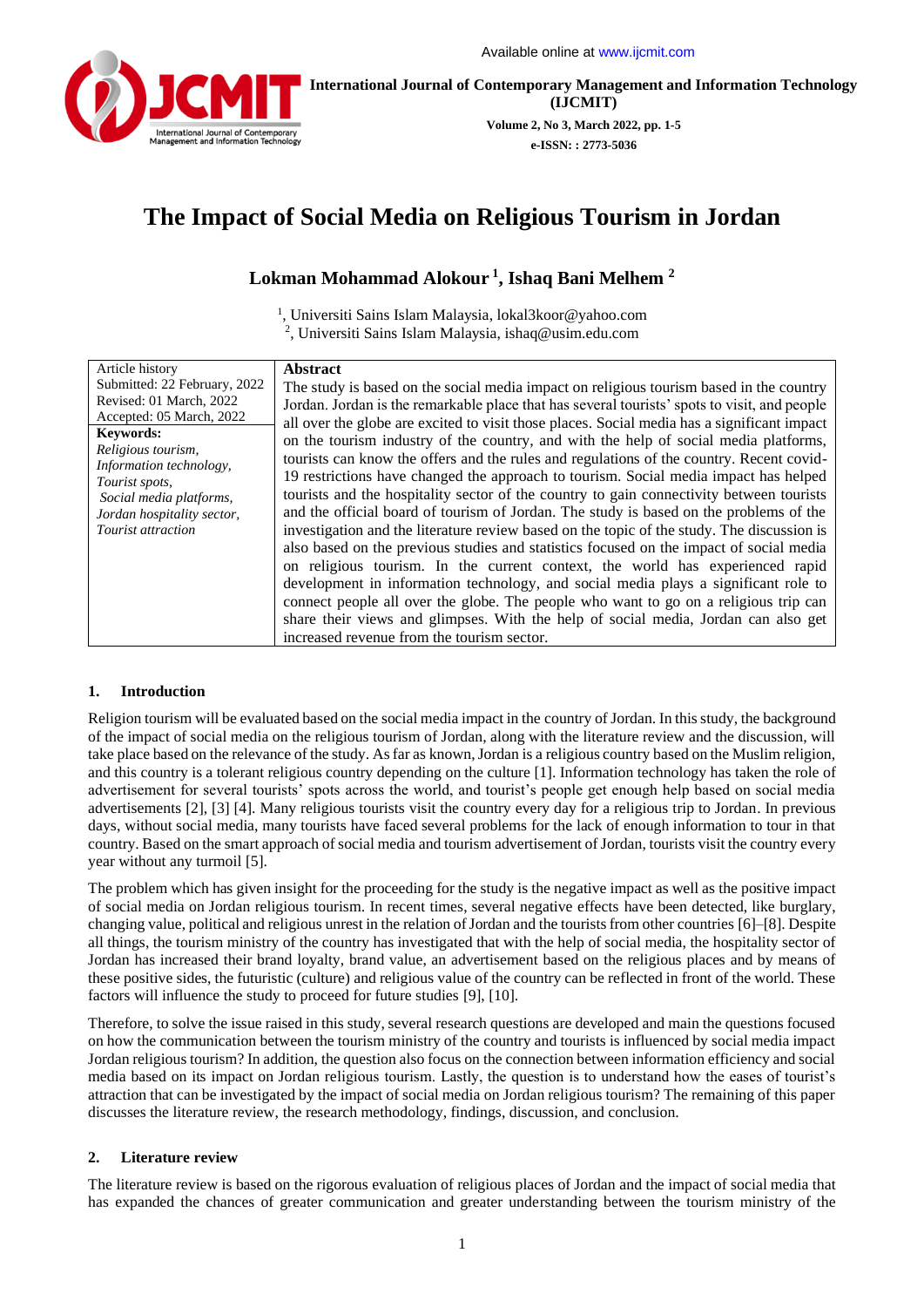country and the tourists who have placed a holy desire to visit the religious places. As per the author [11], the objectivebased evaluation will explore a more cultural view of the country and social media connection.

To explore the communication between the tourism ministry of the country and tourists that is influenced by social media impact on Jordan religious tourism. Social media has several impacts on a religious tour. It has introduced several online sites like Face book, Twitter, Instagram, and others that are used for tourism purposes. As per the author [5], [12]–[14], social media has given an online forum that has increased the chances of online communication among people across the world. The official upgraded website of the "Jordan tourism board" has also decided to place the advertisement for the visit to the country and promote religious places that are open to view for tourists.

#### *2.1 Facebook site*

In Face book, "the ministry of Tourism and Antiquities" has collaborated with the private hospitality sector to promote the holy places of Jordan. Jordan tourism was promoted first at the "world travel market" in the place London in 2002 as per the author [15], face book has held several posts based on tourist spots and religious places like Petra, Mount Nebo, Machairs, and others. Facebook has increased communication by offering the official login site of Jordan religious tourism places and the online communication platform.

#### *2.2 Instagram site*

Instagram has evolved from Facebook views, and the impact of Instagram is widely acclaimed based on its popularity. Several religious events have taken place in Jordan, and Instagram promotes all of the glimpses of these events for the promotion purpose of Jordan. as per the author [16]. Instagram has social media influencers who promote the holy and cultural view of Jordan and share the stories of religious events in Jordan.

#### *2.3 Snap chat site*

Snap chat has created a recent platform in which people can give their stories and pictures where they visit and about their all-day activities. Through Snap chat, they can share glimpses of the places of religious places of Jordan, and other visitors can be attracted based on the glimpses [5], [8], [13], [17].

#### *2.4 Information Efficiency and social media*

The study helps to know that most people are aware of the nearest travel places by the usage of social media. Eye-catchy presentation is possible for the new generation high technologies information efficiency. Information efficiency has a great impact on the Jordan religious culture. In this culture, there are seven rules and regulations that are followed by thousands of people based on the tourism business. There has existed a transformation from a pure presentation focus (tourism sector) and an instantaneous consumption demand (backgrounds) to the integration of presentation and consumption (co-creation). In this co-creation approach, people's relations and social media have become vital. These promote the "co-creation" approach. Facebook helps Muslim tourists to gather more accurate information about the famous tourist places in Jordan.

This helps them to know that which tourist places can be visited at which time. Information technology is impacted by social media cultures. In Jordan, religious tourism is based on the upgraded information technology. In Jordan culture, thousands of people are known about their nearest most attractive visiting places with the help of social media. The best timing of going to tourist places in Jordan can be easily known with the help of Facebook and Instagram, and the snap chat. These connections rely not merely on the condition of knowledge flows though also on the dimensions of the elements although discrepancies in knowledge, the advent of the Internet and social media, smart phones have revolutionized contact and journey. The information also contains to be shaped to deliver the specific range individuals enjoy, such as the social media influence that makes a particular place appealing to journey to or knowledge in the particular concessions aimed from the goal. This suggests turning from the simple condition of communication and usefulness towards the innovative co-creation of understandings, histories and ambitions.

#### *2.5 Social media and religious tourism.*

Jordan is a modern country that incorporates thousands of cultures and historical and architectural places that people can travel with their families. There have the most attractive places in the world like theatres, valleys, hills, mountains, museums. These cultural heritages have also impacted all Muslims and many of the other religions all over the world. As per the author [18]. In Jordan, there are more than a thousand tourist attraction points. Mount Nebo is one of the best [19]. These places are attracting not only the Muslim religion, but these places are also attracting many of the Buddhist tourists who also love these places to spend their vacation. Most of the famous visiting places in Jordan are Muslim religious people. Abdullah mosque is a famous Muslim historical place. The Petra is a beautiful sculpture that amazes not only the Muslims but every person how loves architectural places [11], [12], [16].

Jordan tourism presented some of the sizzling offers for the tourists to attract them. As per the author [20], they have set a 20% discount on every hotel booking near Petra. The treasury, wadi place, is presenting a 42% discount on every ticket purchase after the covid pandemic effect. There Languid is the most attractive Buddhist religious place. In the years 2020 and 2021, many of the visited places in Jordan are temporarily closed for the impact of the COVID-19 pandemic, so, with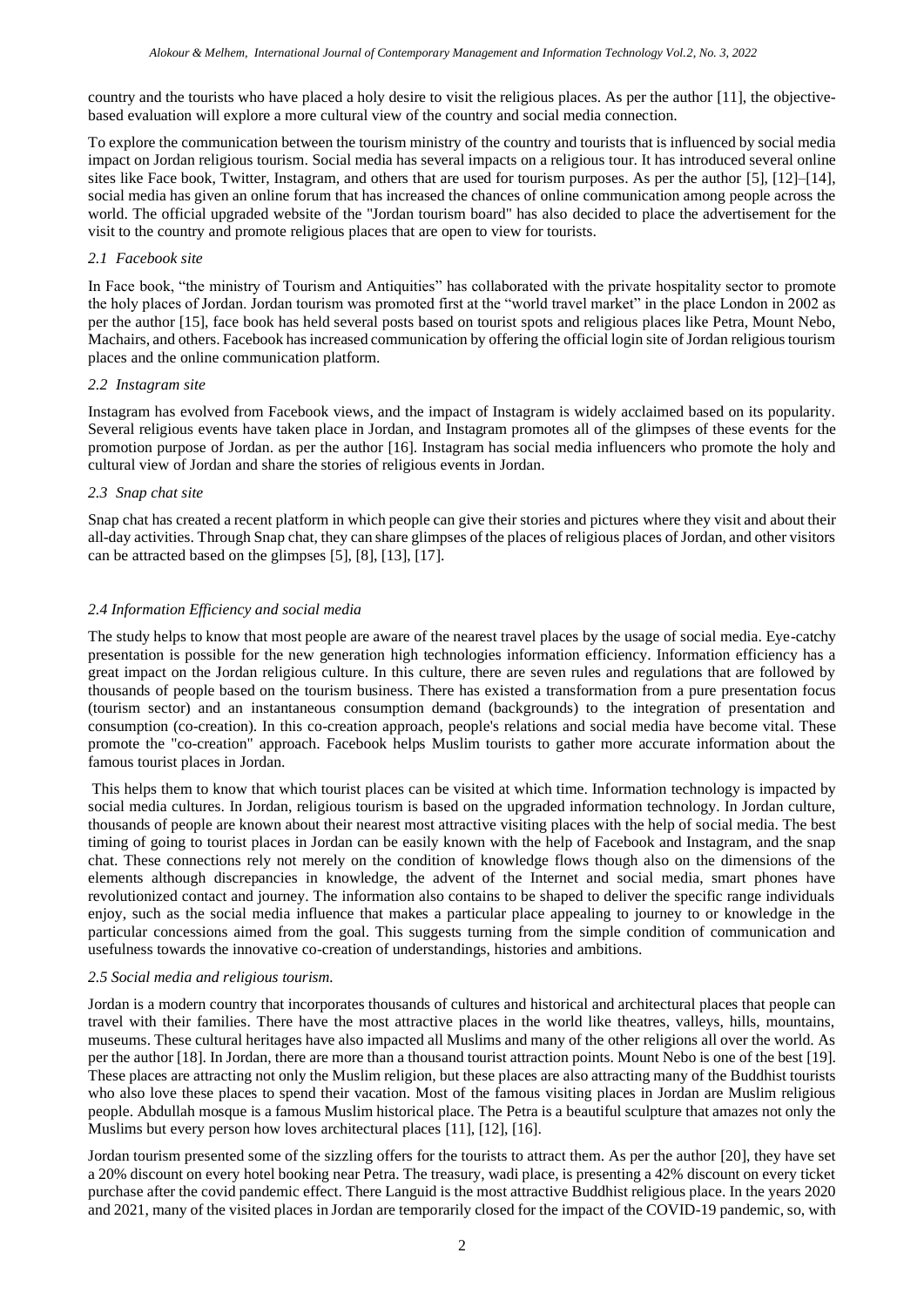the bits of help of social media, people can easily know about the COVID restriction after the impact of the pandemic. They can easily check those places opening and closing times with the help of social media.

# **3 Discussion**

The first research objective was to explore the communication between the tourism ministry of the country and tourists that is influenced by social media impact on Jordan religious tourism. As per the previous analysis based on the impact of social media in the tourism industry in Jordan are allocates that after the Covid-19 pandemic affected the countries, tours sites arrived were decreased by 2540 (2019) to 1,562 (2020). The number of tourists who arrived was discarded by 978 million. Social media greatly influenced the tourist of all over the world to came to explore the places of Jordan after the Covid- pandemic effect that impacted Jordan religious tourism [21]. As per the research, it can be shown that the growth of the tourist visa is decreased by the impact of the Covid -19 pandemic. The tourism ministry of the Jordan country put huge effort to drive back the growth rate of tourist arrivals in Jordan for that it is expecting the arrivals of tourists will be expanded in upcoming five years. As per the research, it can be said that most social media has given an online forum that has increased the chances of online communication among people across the world. Figure 1 shows the expected growth in tourism in Jordan.



**Figure 1: Growth in the tourism industry after pandemic affect in Jordan**

Source:https://www.consultancy-me.com/news/4281/jordans-tourism-sector-set-for-strong-post-pandemic-revival

To answer the question of this study as well as the objective related to the connection between information efficiency and social media based on its impact on Jordan religious tourism. A regression analysis shown in Table 1 indicated that more the 2.107 % of people are interested in visiting famous places in Jordan. The influence of social media helps them to know about the most attractive and finest place in Jordan [22]–[24], the accuracy of the information that is broadcast in the social media sectors is 0.3127% that impacted the growth of the Tourism industry in Jordan by 0.030% after the COVID-19 effect. The easy-to-use social media impact on Jordan tourism is 0.073% that influences more than 0.028% of tourists all over the world. From the last year, the arrival of tourists is decreased by the Pandemic effect.

Table 2: The connection between information efficiency and social media based on its impact on Jordan religious tourism

|                               | <b>Under-standard coefficients</b> |       | <b>Standard</b><br>coefficients |        | Sig.  |
|-------------------------------|------------------------------------|-------|---------------------------------|--------|-------|
|                               | 2.107                              | 0.146 |                                 | 14.394 | 0.000 |
| <b>Information efficiency</b> | 0.127                              | 0.036 | 0.165                           | 3.477  | 0.001 |
| <b>Information accuracy</b>   | 0.303                              | 0.030 | 0.449                           | 10.232 | 0.000 |
| Ease of use                   | 0.073                              | 0.028 | 0.118                           | 2.582  | 0.010 |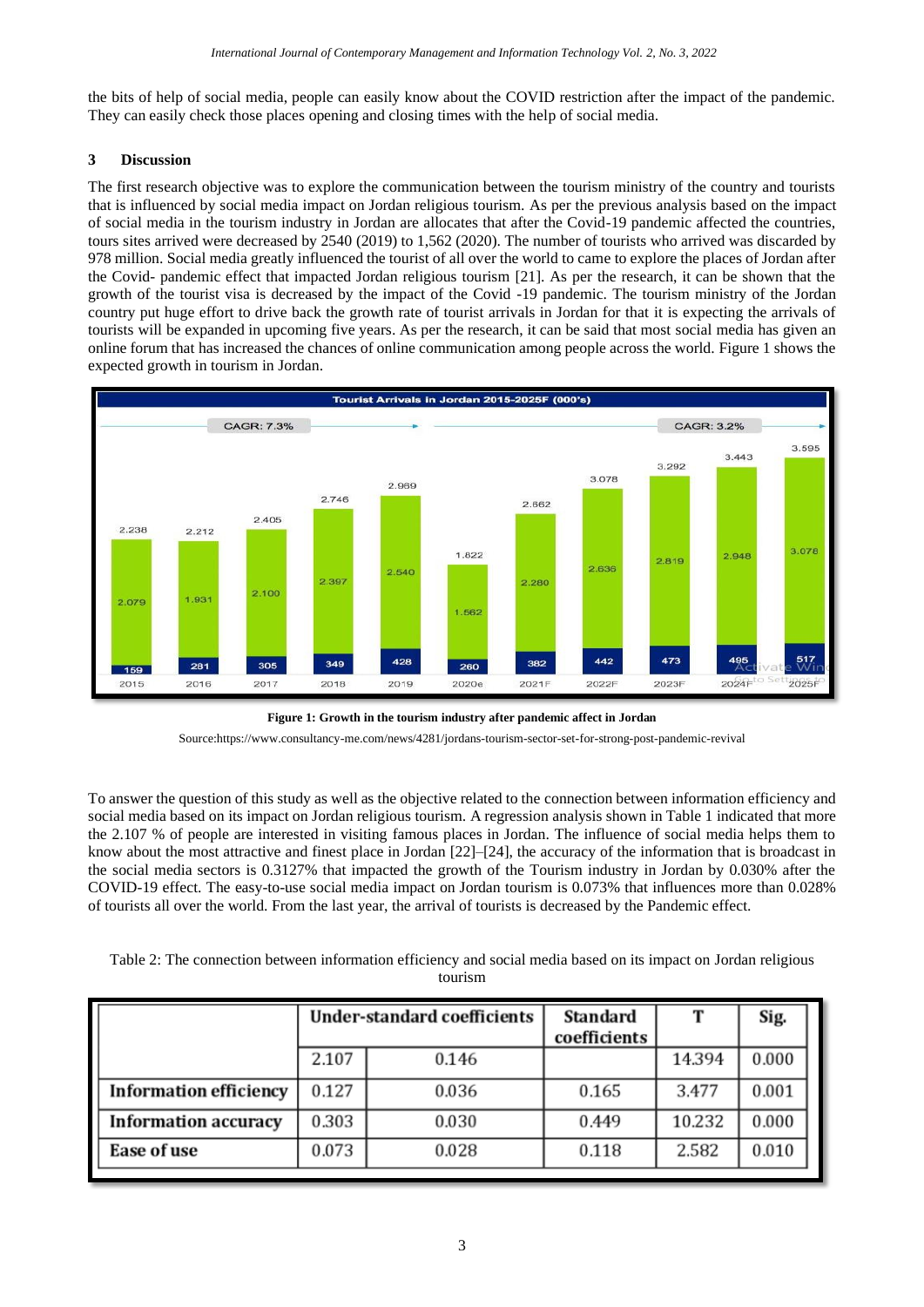The third objective was to investigate the eases of tourist's attraction that can be investigated by the impact of social media on Jordan religious tourism. As per the research, it can be said that more than 50% of tourists (young Gen) are agreed that they are influenced by the attractive images in the famous social media site Facebook. More than 51% (Gen Z) said they are more inspired to visit the great palaces in Jordan by viewing the images of Snap chat and Instagram [25], [26]. As per the research study, it can be said that older people did not influence to travel to Jordan by the impact of social media. The thousands of social media sites are greatly influenced thousands of people to go and travel to the various tourist places in Jordan. Figure 3 shows the people influenced by the impact of the social media in the Jordan tourism.



Figure 3: People influenced by the impact of the social media in the Jordan tourism (Source:https://www.statista.com/statistics/806118/social-media-influence-in-booking-a-trip-great-britain-by-generation/)

#### **4 Conclusion**

From the above study, it can be concluded that social media has a remarkable impact on Jordan tourism, especially religious tourism. All types of religions are accepted by the country, and people who are influenced by the cultural view can visit the place based on the impact of social media. This study has highlighted on the tourism industry in Jordan. Thus, findings of this study might be limited to the Jordanian context. As a way forward, future studies are recommended to examine the link between religious tourism and social media in different context. Future studies are also recommended to examine the factors that lead to the choice of a religious tourism in different countries.

#### **References**

- [1] A. Zuqaibeh and M. Al-zaqeba, "Patients Attendance Jordanian Royal Medical Services Dental during," vol. 1, no. 3, pp. 16–23, 2021.
- [2] R. Milano, R. Baggio, and R. Piattelli, "The effects of online social media on tourism websites," in *ENTER*, 2011, pp. 471–483.
- [3] M. Alghizzawi *et al.*, "The impact of smartphone adoption on marketing therapeutic tourist sites in Jordan," *Int. J. Eng. Technol.*, vol. 7, no. 4.34, pp. 91–96, 2018.
- [4] S. A. Shatnawi, A. Marei, M. M. Hanefah, and M. Eldaia, "The effect of audit committee on financial performance of listed companies in jordan: the moderating effect of enterprise risk management." 2022.
- [5] M. Alghizzawi, S. A. Salloum, and M. Habes, "The role of social media in tourism marketing in Jordan," *Int. J. Inf. Technol. Lang. Stud.*, vol. 2, no. 3, pp. 59–70, 2018.
- [6] D. Leung, R. Law, H. Van Hoof, and D. Buhalis, "Social media in tourism and hospitality: A literature review," *J. Travel Tour. Mark.*, vol. 30, no. 1–2, pp. 3–22, 2013.
- [7] B. Zeng and R. Gerritsen, "What do we know about social media in tourism? A review," *Tour. Manag. Perspect.*, vol. 10, pp. 27–36, 2014.
- [8] D. M. Buda, "Tourism in conflict areas: Complex entanglements in Jordan," *J. Travel Res.*, vol. 55, no. 7, pp. 835–846, 2016.